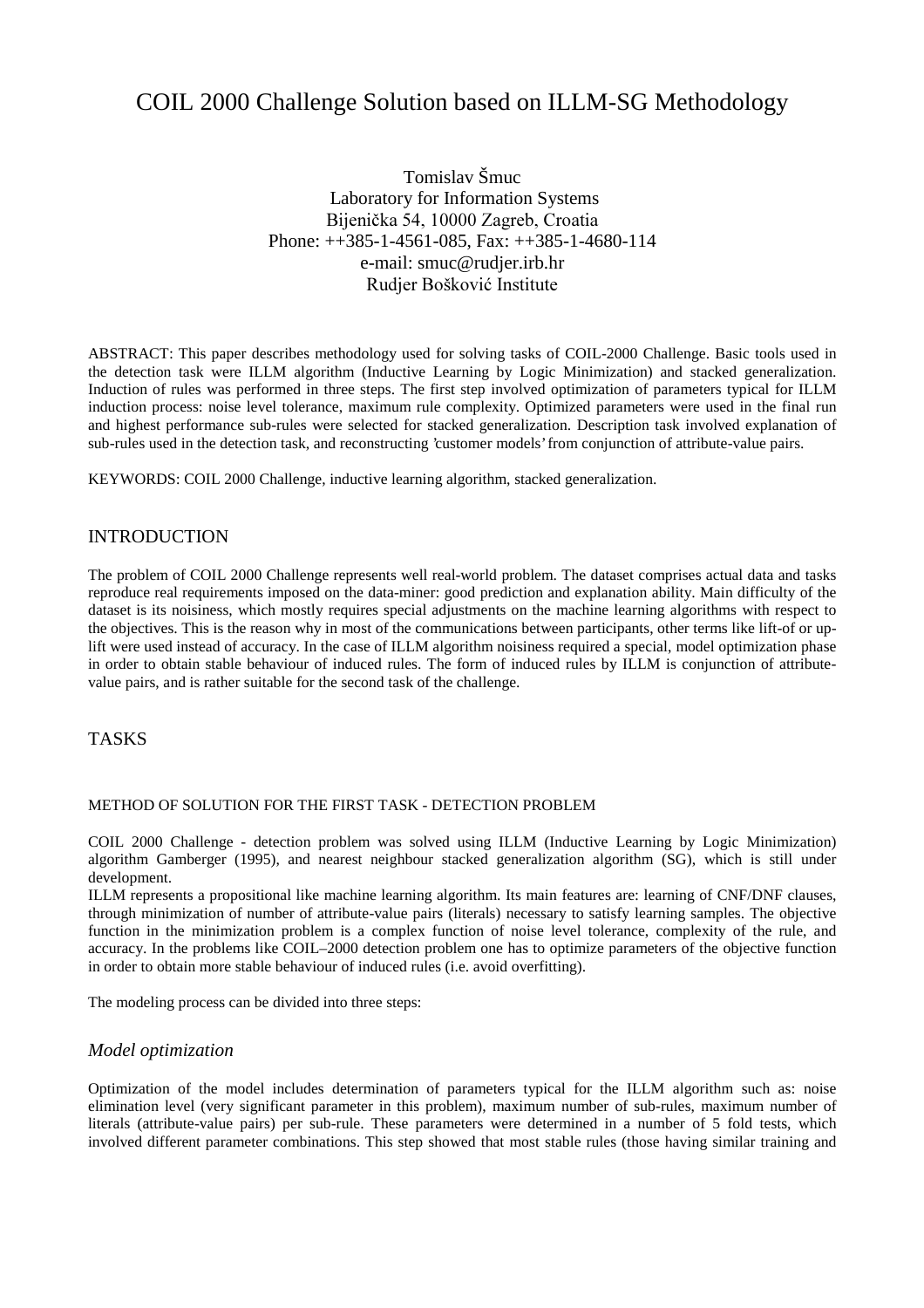test accuracy) have low complexity sub-rules and have to be induced with high noise level tolerance. 5 fold xv tests gave stable performance for several parameter combinations, and showed that in these cases training accuracy for the positive class over 20% of the dataset is 60-65%, and 50-55% for the test set. These combinations of model parameters were then used in rule induction over the whole training set, in the second step.

### *Determination and selection of best sub-rules*

Determination of sub-rules for the detection was done using all training dataset samples and employing best (most stable) parameter combinations indicated in the first step. Those sub-rules having highest customer/no customer ratios were selected into a pool for final classification of the test dataset. It was enough to extract 11 sub-rules which were 'active' over slightly more than 20% of the training dataset, with average customer/no customer ratio of approximately 1/4.2.

When applied to the test dataset, sub-rules exhibited similar performance with respect to covering weight (%) samples of the complete dataset) as on the training dataset, which was considered as a confirmation of stability of induced rules. This is indicated in Figure 1, which compares covering weight achieved on the training dataset against weight scored on the test dataset. Post-competition analysis shows that covering weight is just a weak confirmation of stability. This is illustrated in Figure 2, which shows up-lift of sub-rules on the training and test dataset. Figure 2 indicates overfitting, as all sub-rules have lower up-lift on the test dataset than on the training dataset.

## *Classification using sub-rules and stacked generalization algorithm*

Stacked generalization (Wolpert, (1992)), is a layered learning technique for combining classifiers. The particular SG algorithm comprises a nearest neighbour algorithm at the second level, which in this case learns distinct sub-rule overlaps and associates class with it, based on some cost minimization rule. Its role is of greater importance in larger multiclass, cost sensitive problems. It was used here to combine individual sub-rules induced in the second step, and extract exactly 20% of 'most promising' samples from the test dataset as potential customers.



Figure 1: Covering weight of induced sub-rules.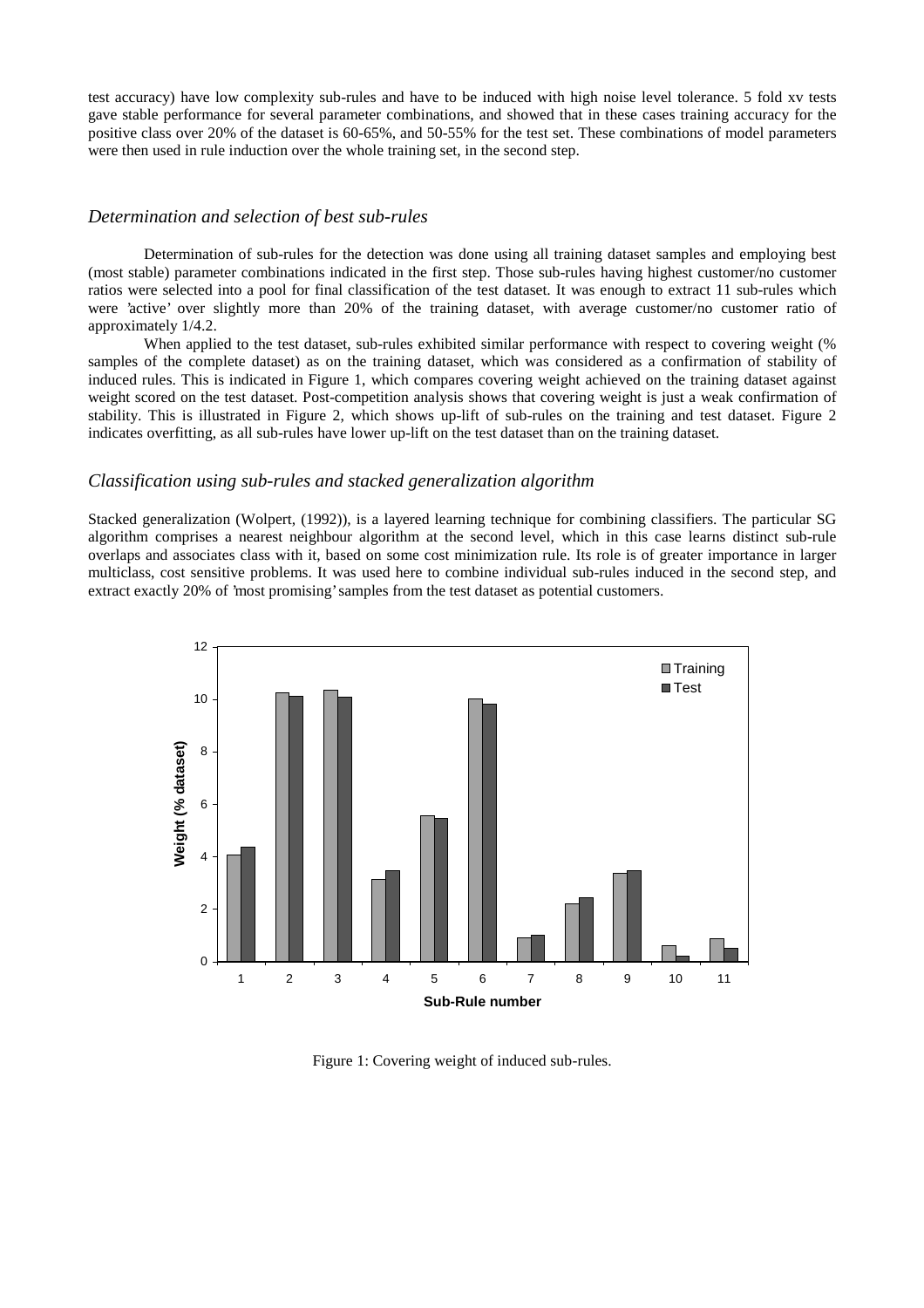

Figure 2: Up-lift of the induced sub-rules.

#### SECOND TASK - DESCRIPTION OF POTENTIAL CUSTOMERS

ILLM algorithm provides solutions in the form of conjunctions of attribute-value pairs. We call these conjunctions subrules, and they actually define subsets of samples (in this case potential customers). These sub-rules are informative and easily understandable even for non-professionals in machine learning. To have more generalization quality in the discussion, instead of using actual values, attribute-value pairs are described here using terms like *high*, *higher* or *lower than average* (average of the dataset).

In order to be even closer to non-specialists, I will give rough translation of the induced sub-rules used in the detection task, together with explanations (insight) of a layman in insurance policy business.

#### *Majority customer group characteristics*

Potential customers are described by sub-rules defined through conjunctions of attribute-value pairs. The highest hitrate have the sub-rules containing following two attribute-value pairs:

| High contribution to fire policies: | $(PBRAND = 4 \text{ or } 3)$ |
|-------------------------------------|------------------------------|
| High contribution to car policies:  | $(PPERSAUT = 6)$             |

These two (in a number of sub-rules also together), indicate most probable owners of caravans. The high contribution to car policies is probably dictated by the insurance companies' rules (additional risk for the car), and probably by the fact that people owning caravans have larger cars. High contribution to fire policies reflects greater risk associated with fires in caravans. Additional attribute-value pairs which define sub-rules in conjunction with one or both of these two most important attribute-value pairs, indicate more specific characteristics of most probable customers: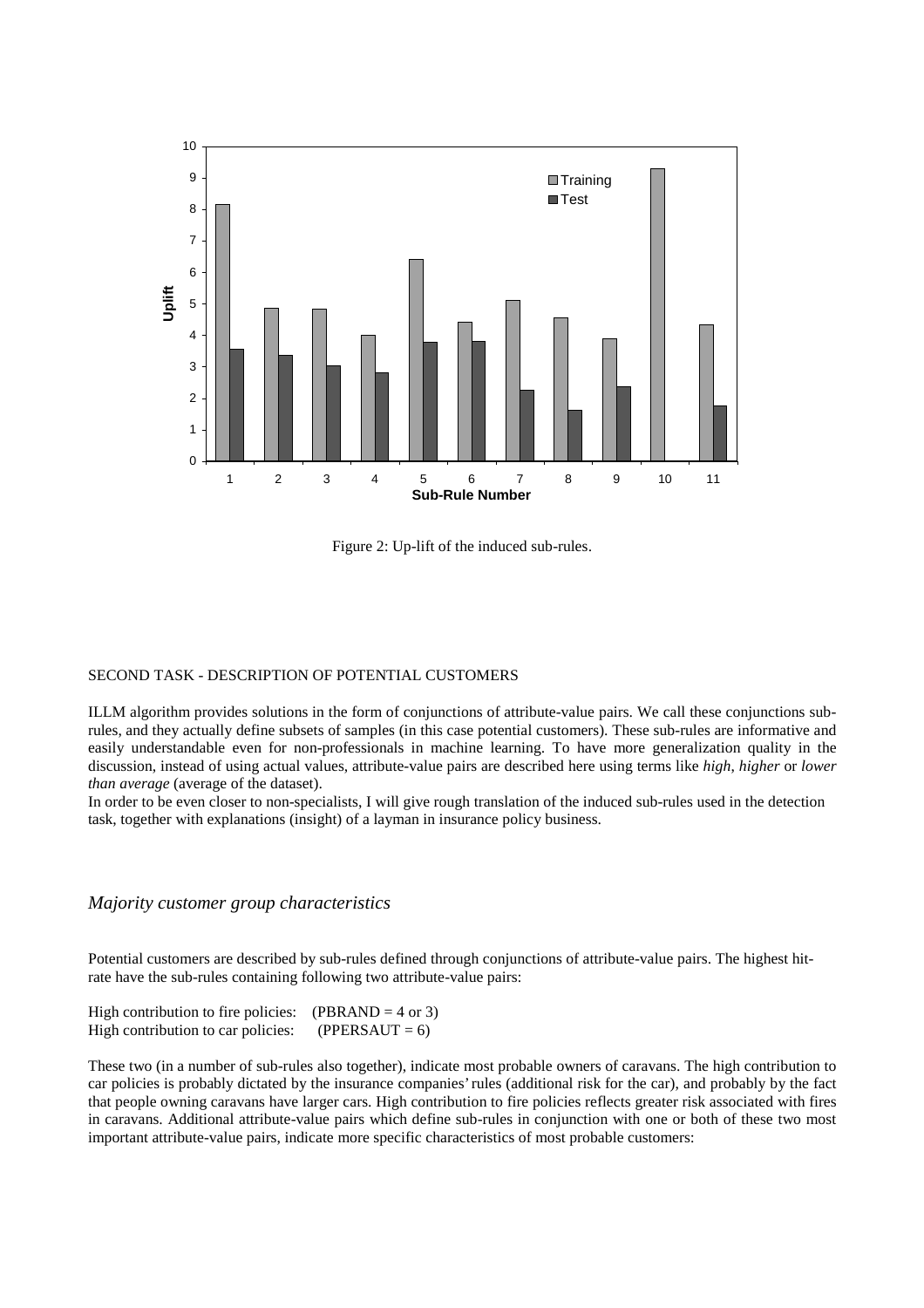Customer subtypes are generally younger, or stable, middle class families with children (customer subtype 8-13), living in the areas with:

- a) Higher than average Average Income
- b) Average and higher than average number of people with Income 45-75.000;
- c) No farmers
- d) Average and lower than average Low level educated people
- e) Average and lower than average Number of singles
- f) Average and higher than average Purchasing power class
- g) Average and higher than average Married people
- h) Average and lower than average No religion people
- i) Areas with average and higher than average Number of Protestants
- j) Higher than average Middle management people
- k) Lower than average Social Class B2 people

Altogether, there were 6 distinct sub-rules defined by one or both of the most important attribute-value pairs (PBRAND and PPERSAUT) in combination with one or more from the a)-k) list. These defined the majority of most probable customers in extracted model. The subsets of potential customers defined by these sub-rules are characterized by rather high degree of overlapping, which is why the list of all used attribute-value pairs is given. From this list insurance professional, knowing well other population characteristics, could distinguish even more logical subsets than those defined by the dataset and indicated by the machine learning algorithm. For a layman in the insurance policy business, this overlapping only indicates rather broad characteristics of most probable customer.

## *Distinct 'minority' customer groups' characteristics*

The modeling also indicated sub-rules involving other attribute-value pairs which define distinct, "less numerous" potential customer groups, but with rather high customer/no-customer ratios:

- People having boat policies, living in the areas with more than average number of rented houses. (Explanation: This might indicate holiday-fanatics, living most of the free time in tourist-seaside areas, possibly already owners of caravans, or at least future potential customers);
- − Customer subtypes in the class of elderly (50+) people, or larger families, from small towns, living in the areas with more than average Social Class D people, and no farmers. (Explanation: Social Class D may be also indicates elderly (probably knowledge of this attribute would change reasoning that follows?). These are may be 'garden owners', from urban and sub-urban areas, or even poorer people living in caravans);
- − People living in areas with rather high level of Protestants, with certain number of people in high income range (75- 122.000), and lower than average number of people with lowest income range, with higher than average NHS. (Explanation: Not a very well defined customer group. Some of the experiments indicated that this might be town dwellers, of middle management, medium education type, of a rather high purchasing power class, motivated for caravans probably by children or globe-trotting inclinations);
- People not having fire policies in the areas with rather low NHS, low number of low educated people, average and higher than average number of skilled labourers, and no social Class D people. (Explanation: Again not a group with sharp contours. Probably indicates people from younger, working and small entrepreneur class areas (NHS?), with moderate and higher income. It could be that they are very similar to the group above.)

These subsets, in contrast to first, majority group, may not have high contributions for car and fire policies, but do have the mobile home policy. Probably due to one of the following reasons:

- their mobile homes are not practically mobile, i.e. they don't need car policies;
- their fire policies are included in mobile home policy;
- − they don't have money for all these policies, so they cover only the most important ones, or their contributions are "more reasonable";
- they are fresh mobile home owners; i.e. they didn't have time to get all the policies they want.